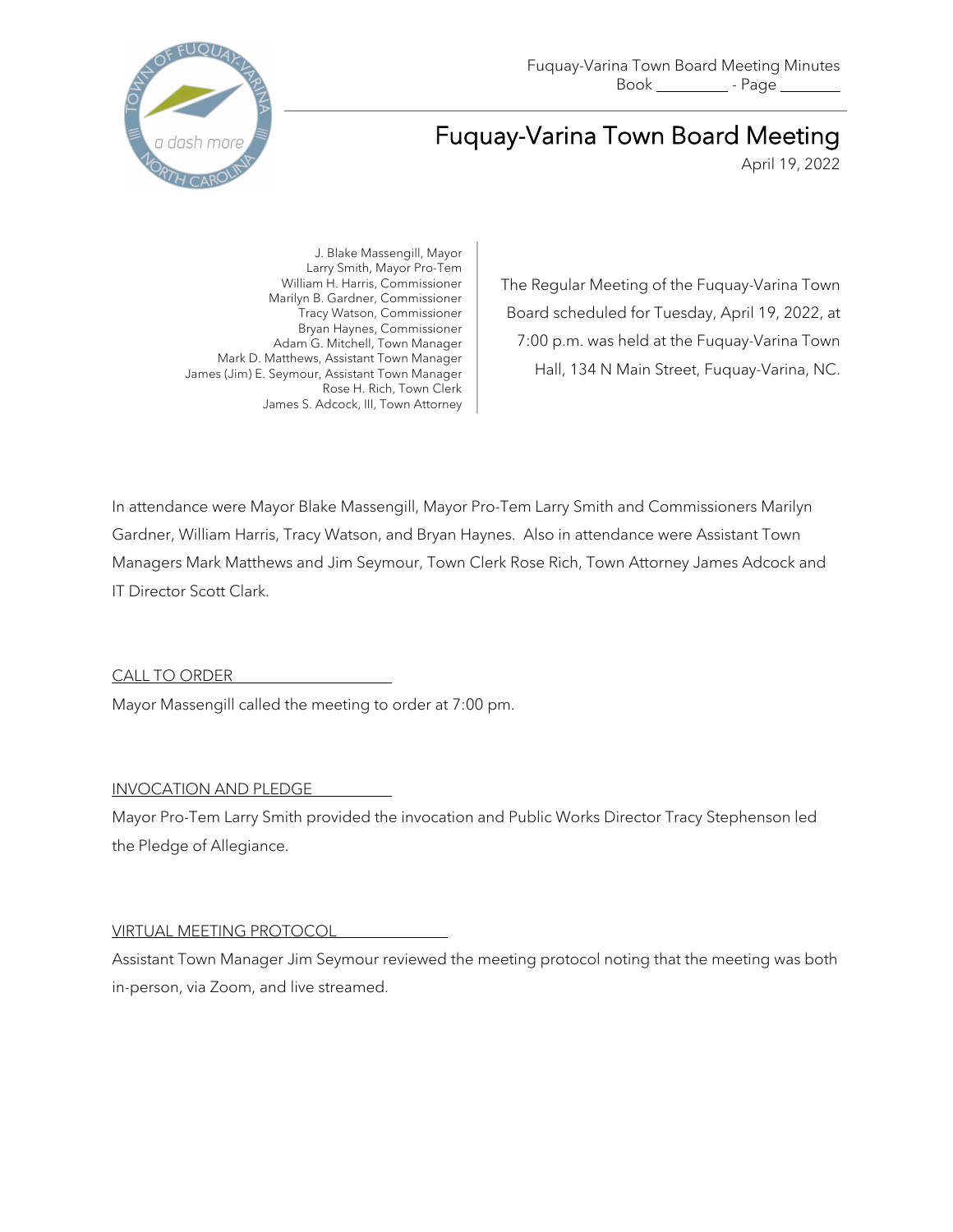#### APPROVAL OF MINUTES

3A The April 4, 2022, minutes of the Town Board of Commissioners regularly scheduled meeting.

MOTION: Commissioner Watson SECOND: Commissioner Gardner MOTION RESULTS: Passed Unanimously (5-0)

#### PRESENTATIONS

4A Recognition - HR Specialist, Annette Sharp - HR Professional Certification

Purpose – To recognize Annette Sharp, HR Specialist for having achieved her certificate in Professional Human Resource Management.

Staff Comments – Human Resources Director Wendy Moody entered the agenda abstract and supporting documents for this agenda item into the official record of the Town. She then provided information about the agenda item by making the following remarks.

Annette Sharp, Human Resources Specialist, has been an employee of the Town since August 2013 and for the majority of her career with the Town, she was the only FT employee in HR outside of the Director. During her time with the Town, Annette was the main point of contact for all employees. Since Director Moody joined the Town in 2019, Annette has shown an interest in gaining additional knowledge in other areas of Human Resources and during the last budget preparation, Annette expressed an interest in becoming certified as an HR Professional. The HR Professional functions at the operational level performing duties such as implementing HR policies, supporting day-to-day HR functions, or serving as an HR point of contact for staff. By becoming certified by the Society of Human Resource Management, Annette is demonstrating her commitment to Human Resources, rounding out her skills, preparing her for future challenges, and pushing her to learn and grow. The exam lasted 4 hours and she had to answer a total of 134 questions. Approximately, 50% were stand-alone knowledge-based questions and approximately 50% were scenario-based judgement items. Annette has worked hard and studied many hours to prepare for the SHRM-CP exam and management and senior leadership are very proud of the hard-work and effort she put in to achieving this certification.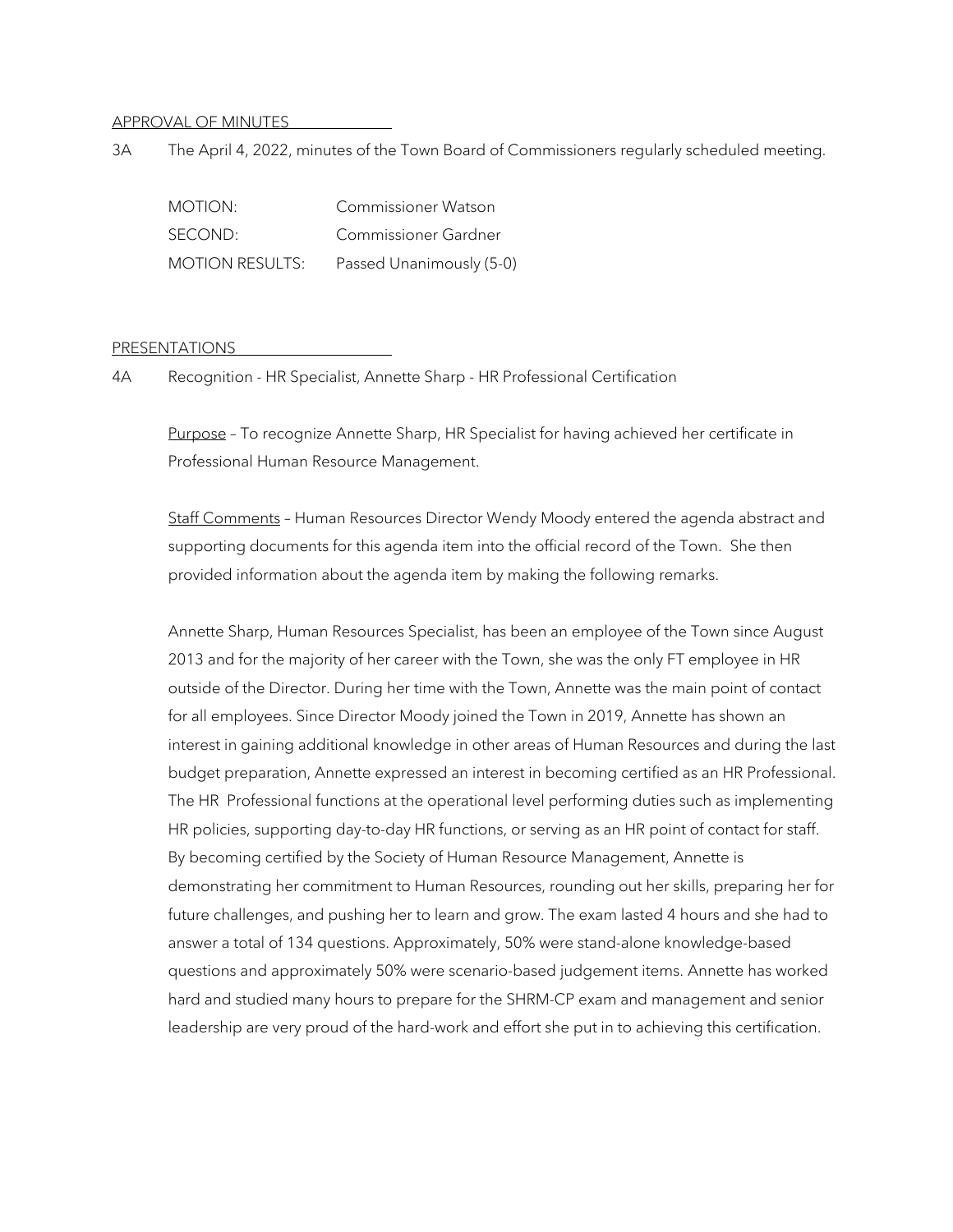Mayor Massengill congratulated HR Specialist Sharpe on her certification and stated that she has been a great employee for the Town of Fuquay-Varina for several years and he appreciates her putting in the time and effort to achieve this certification.

4B Community Center North – Exterior Facade Design Selection – HH Architecture

Purpose – To receive a presentation from HH Architecture on the final exterior facade design for Community Center North and consider approval of the final recommended exterior design concept.

Staff Comments – Parks and Recreation Director Jonathan Cox entered the agenda abstract and supporting documents for this agenda item into the official record of the Town. He then provided information about the agenda item by making the following remarks.

On August 17, 2021, the Town Board approved Community Center North conceptual design B that includes a cumulative total of approximately 75,899 square feet between Phases 1 and Phase 2. This multi-generational facility will allow the Town to meet the recreation needs of all ages, offer additional specialized active adult programs, and offer recreation facilities in proximity to where residents live as the Town's footprint continues to grow.

Over the past few months, Town staff, HH Architecture and Edifice have worked through the schematic design phase to further develop the concept of the Community Center North Project. During the schematic design process, site layout has been further evaluated, and interior organization and exterior facade elements have been further developed. HH Architecture will present two exterior design options with one being recommended by staff. Both options are expected to be similar in cost and in alignment with the project budget. As the project enters the design development phase, cost estimates will be refined to reflect design and material selection, and Edifice and HH Architecture will be tasked with periodically reviewing the design for consistency with budget.

Town staff recommends exterior option #1, as this option optimizes natural light providing a better user experience, and the building main entry is clearly distinguishable resulting in a better arrival experience for facility users and visitors. This presentation was shared with the Parks, Recreation and Cultural Resources Advisory Board on April 11, 2022. The Advisory Board recommended option 1 as the preferred exterior design. At the August 17, 2021, meeting, cost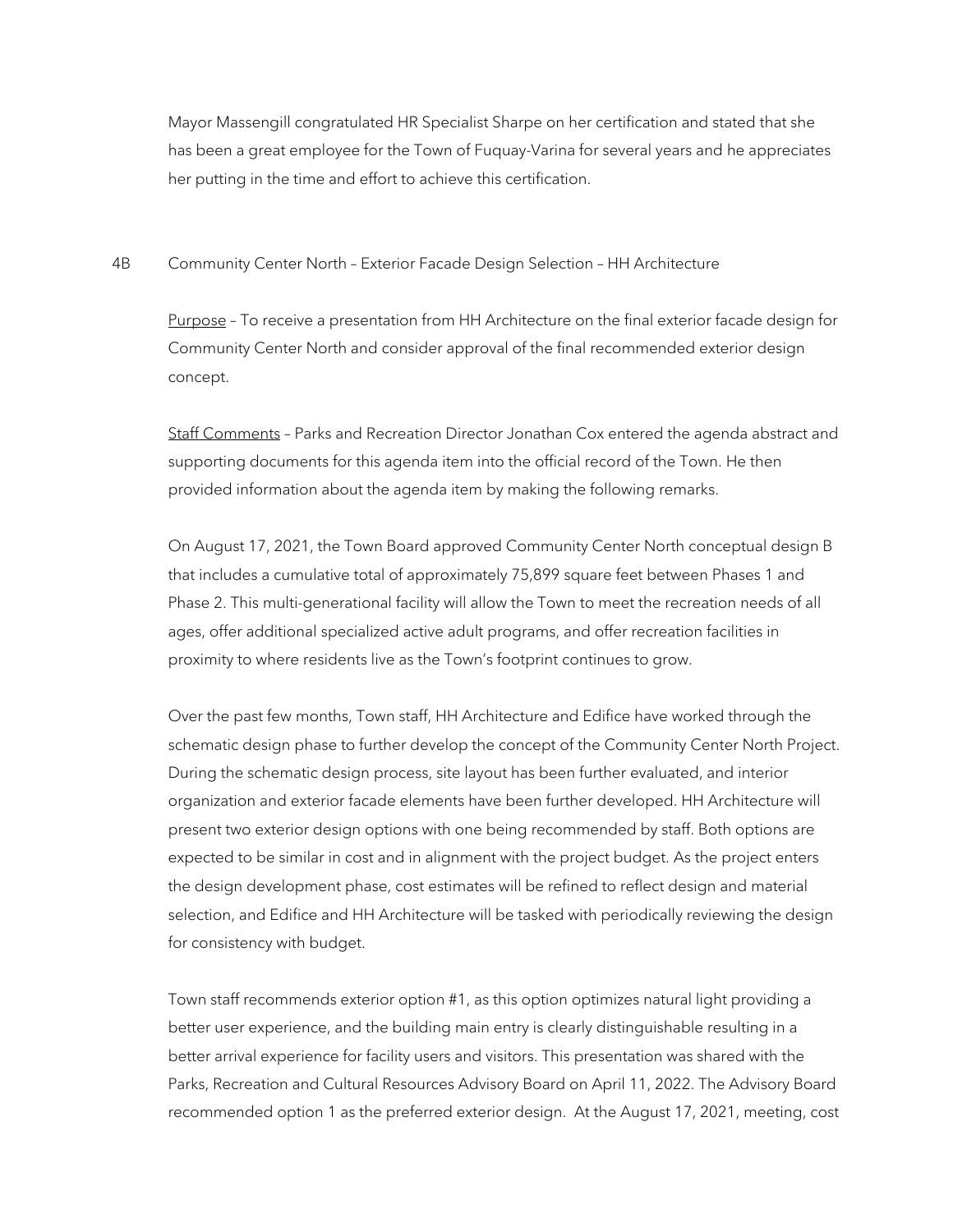estimates were presented, projected construction estimates for Phase 1 were \$22,593,943 and Phase 2 \$8,222,206 for a total of \$29,607,989, these construction estimates did include a 4.5% escalation and a 3% owners contingency. Community Center North construction funding of \$18.5 million from the 2021 Parks and Recreation bond is included in the FY 2023 recommended budget. Additionally, the Town has received a state appropriation of \$10 million, which when recognized will increase the construction budget for this project to \$28.5 million. The Town has also been awarded \$250,000 in matching community school grant funding from Wake County and will soon submit an application for PARTF funding requesting \$500,000 for 2022 PARTF grant cycle consideration.

Elizabeth Caliendo, Senior Architect with HH Architecture reviewed the two options of the project along with Janessa Van Deen. Ms. Caliendo stated that the project was in the schematic design phase. She reviewed the two-story building with the first-floor housing the three gymnasiums, the administration area and the program spaces. The second floor will have the active adult area, the walking track, and the exercise equipment area. The site is being shared with Wake County Public Schools for the Hilltop-Needmore Road Elementary School that will be built adjacent to the site. The site will have approximately 200 parking spaces. When HH Architecture considered the site, they had two goals in mind. The first goal was to respect the context of the park across the street, the new school to the south and the residential areas on the west and east side. The second goal was to provide visual transparency both from within the building and outside of the building. They wanted to be able to see the activities that would be going on inside and to maximize the natural light while also providing sun control. They also wanted to give the building a unique architectural identity. Ms. Caliendo stated that wood accents would be used to make a connection to nature and the natural parks areas across the street. She stated that there was a deep overhang and shading devices that control the quality of light and minimize the glare. There will be a small exterior courtyard on the western side of the building. Some of the materials being considered for the exterior is a masonry veneer, a CMU or brick. Ms. Caliendo stated that option one is the preferred option.

Discussion - Mayor Massengill asked if there are windows in between the wood panels. Ms. Caliendo stated that there are windows between the wood panels on Option 1. Mayor Massengill asked if there is a cost difference between the two different elevations. Ms. Caliendo stated that there were very similar attributes in both schemes, they have about the same amount of glazing on the south side, and that the decorative elements and costs are very similar.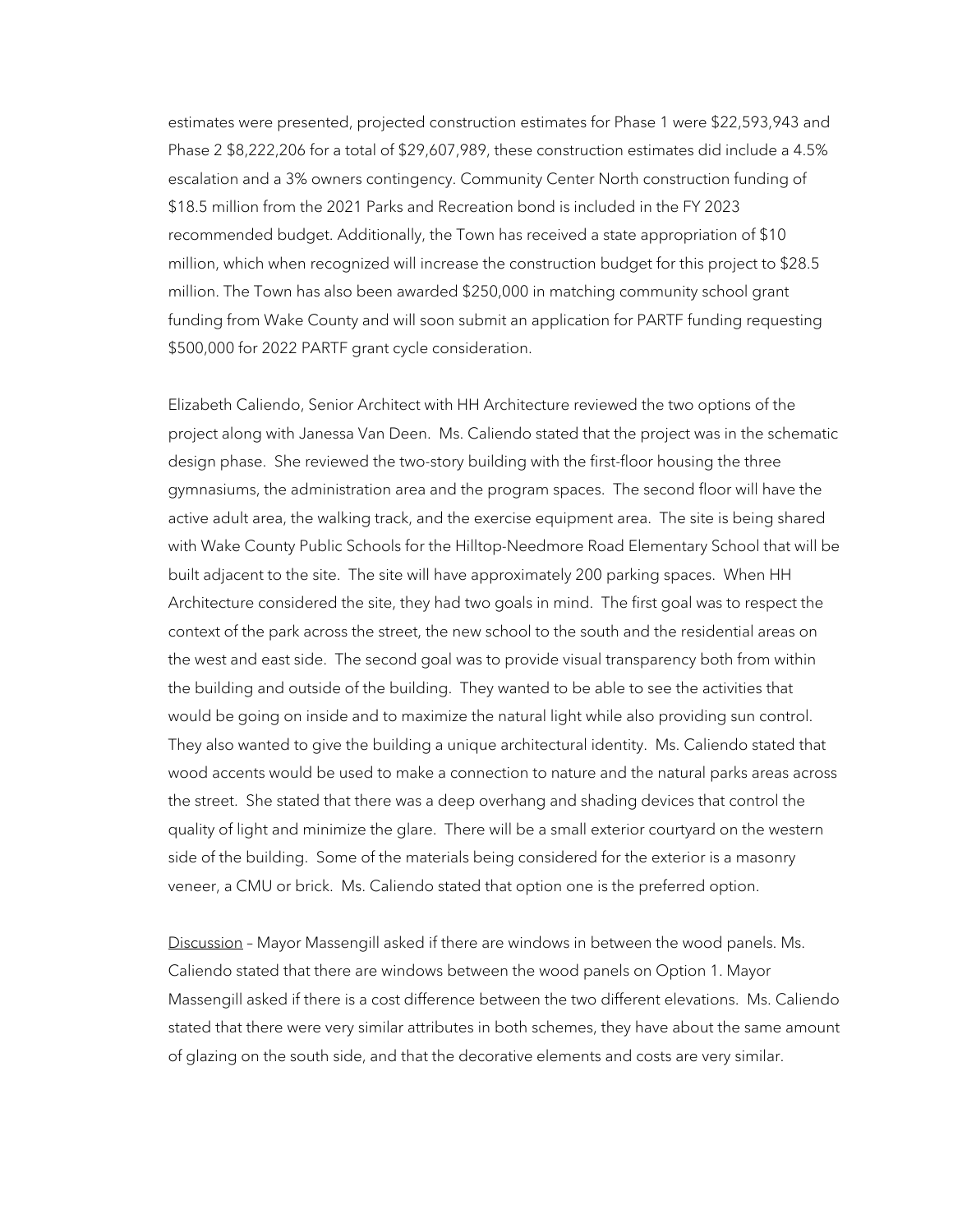Commissioner Haynes questioned the placement of the signage on the wall. He stated that he didn't know how visible it would be if it was place next to ground level as shown in Option 1. Ms. Caliendo stated that they would explore the placement of the sign. She stated that there will be several studies to look at the signage and any logos that would be used on the exterior.

Commissioner Gardner asked if the entrance into the building faced the parking lot and will the building be visible from the highway. Ms. Caliendo stated that the entrance to the building does face the parking lot and that they will continue to develop the north side of the project and bring back recommendations to the Town Board at the final presentation.

Commissioner Watson stated that she likes all the wood in Option 1 and tying it back to nature, and she also likes how the Town colors are tied into Option 2.

Commissioner Harris asked about the maintenance on the wood material over time, will it sustain its richness and what kind of material would be used. Ms. Caliendo stated that the material has a wood appearance, not actual wood that would deteriorate over time. She stated that the material would be like a phenolic panel which is a composite man-made type of material that would require very little maintenance.

Mayor Pro-Tem Smith asked if there would be enough wall space for visible signage on the outside of the building (on the north side facing Hilltop Needmore Road) for people to see from the roadway as they drove by to clearly identify the building. Ms. Caliendo stated that it would, and the backside of the building is very much going to be opened and there will be the walking track around the second floor so there will be plenty of glazing and daylight along that whole façade.

Recommendation – Approve Option 1 as the recommended final exterior design for the Community Center North Project as presented and recommended.

MOTION: Commissioner Gardner SECOND: Mayor Pro-Tem Smith MOTION RESULTS: Passed Unanimously (5-0)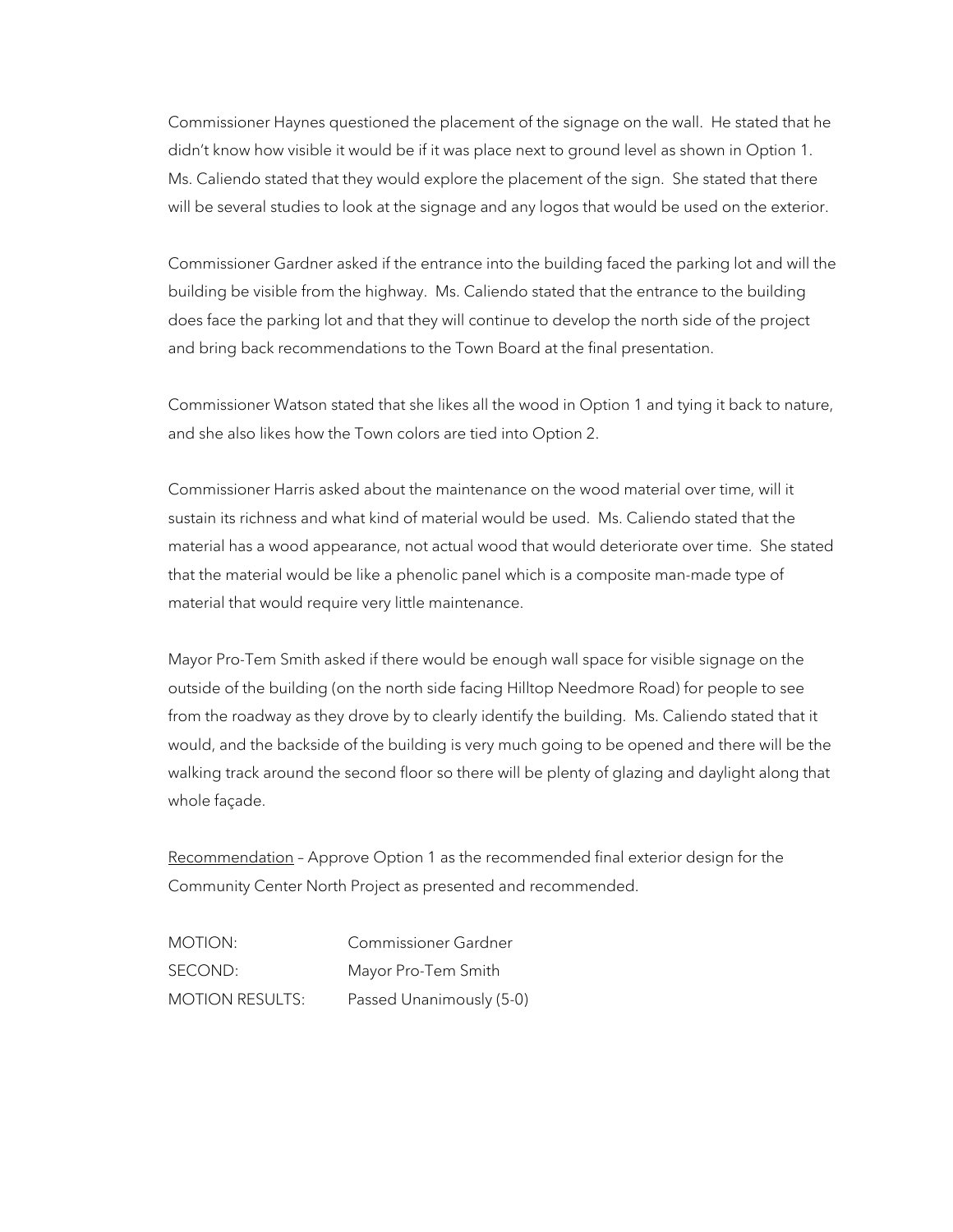#### PUBLIC COMMENTS

5A Warren Williams, 1233 Azalea Springs Court, Fuquay-Varina, spoke in opposition to the U5751 Highway 55 Judd Parkway extension. He stated that the NCDOT proposed solution is unacceptable with competing routes that pit neighbors against neighbors with one proposed route destroying homes on the north side of Smith Farms Subdivision and another proposal that destroys homes on the south side. He asked why the wooded land that is still available 200 yards away on the north side of the subdivision and only 100 yards away further on the south side would not be considered instead of destroying many homes. He stated that whichever route is chosen there will be the issue with extreme noise pollution. He stated that this is already a 10 on a scale of 1 to 10. He stated that after several calls to the police department and one meeting with everyone in the police department from the Chief to the line sergeant that no one has solved the issue of illegal exhaust system and excessive speeding on Products Road. Further he stated that you can hear the vehicles from three quarters of a mile away, and he asked the Town Board when talking with NCDOT to let them know that these routes are unacceptable.

Timothy Weiss, 2816 Meadow Bluffs Way, Fuquay-Varina, stated he thinks the facility at Hilltop Needmore Park will be fantastic. He stated that he would like to see restroom facilities at the tennis courts and that there is only one restroom at the tennis courts at Action Park. He stated that Hilltop Needmore Park would be a great place to put four to six tennis courts so that the community could thrive in that area. He asked that the Town Board consider utilizing some of the space across the street at Hilltop Needmore Park that would be close to the bathrooms to have tennis courts and they could also be used for pickleball.

Dave Nershi, 2536 Kinglass Drive, Fuquay-Varina, stated that the tennis courts in Fuquay-Varina are crumbling, crowed and the facilities at Action Park are substandard where they play primarly. He stated that the courts at Action Park have cracks that make it hard to play and on one of the courts the laminating is lifting off and separating. He also stated that the restroom facilities at Action Park are located at the ballfields, and they are too far away from the courts. He stated that since the facilities are substandard, they cannot be used for league matches. He stated that they have to travel to Cary to play league matches. He then requested that the Town Board consider better tennis facilities to improve the quality of life in a great community.

William Spivey, 1516 Laverton Court, Fuquay-Varina, stated that he was a tennis instructor at Action Park. He stated that he has about 60 to 70 families right now using Action Park that has a crumbling infrastructure. He stated that the current condition of the tennis courts can only be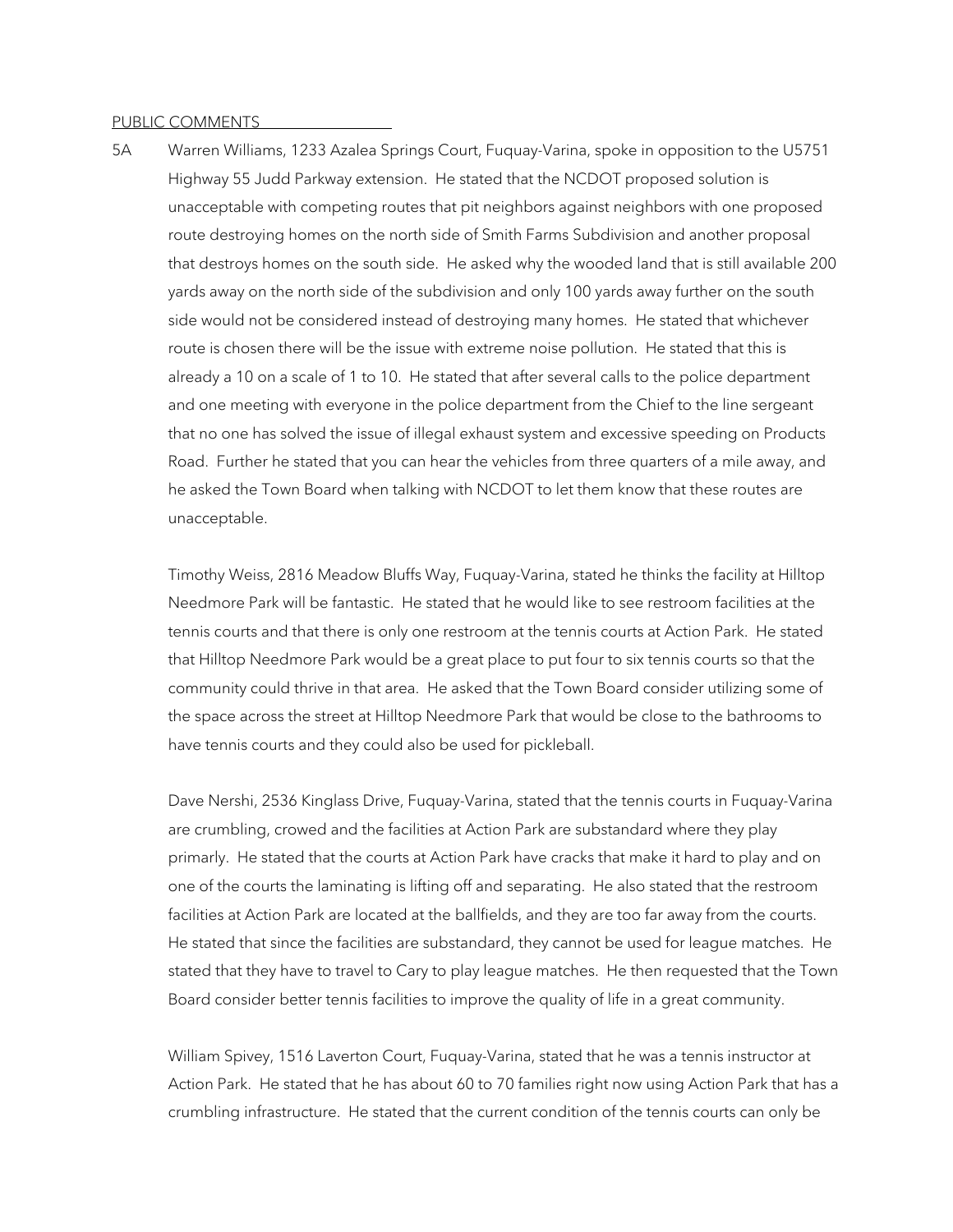used for beginner tennis and that seniors must be extra careful not to fall on cracks or trip over them. He stated that a lot of students from Fuquay Varina travel to Apex, Holly Springs and Cary to play tennis. He requested that the Town expand the courts, resurface them and to build a facility at Hilltop Needmore Town Park and Preserve. If this was to happen, he would offer to help build the tennis program in Fuquay-Varina. He also stated that he had donated and installed the windscreens at Action Park which cost \$1,400. He stated that he would be willing to help in any way to build the tennis program so that Fuquay-Varina could have tournaments and have the USDA leagues play which would help bring people into Town and boost the economy.

Don Haines, 316 Price Lake Way, Fuquay-Varina, stated that he would like to receive an update on the Joint Use Agreement with Wake County Public Schools for the use of the tennis courts at the high schools. He stated that the schools opened last September and that the tennis courts have been locked and not been able to be used by the tennis community.

Virginia Bergstrom, 1130 Mim Avenue, Charleston, SC , stated that she is in opposition of the NC 55 Bypass that is proposed to divide the Smith Farms neighborhood and that should never happen. She would like staff to work with NCDOT regarding these proposed alternatives.

Mayor Massengill thanked everyone for their comments, and he then addressed issues made during public comments. The first issue regarding the Smith Farms Subdivision and the NC 55 Bypass/Five Points Intersection Project, he stated that NCDOT will ultimately make a recommendation on one of the proposed paths. He stated that once the recommendation is made it will come to the Town Board to agree or disagree on the recommendation. CAMPO will make the final decision and as Mayor he in on the CAMPO Board and will have one vote as to the final decision. He stated that this is still in the information finding process and that no decision has been made to which path will be taken. He suggested that the citizens stay involved in the process and that there will be more public process. Mayor Massengill then addressed the tennis court issue. He stated that Action Park tennis courts are scheduled for this coming fiscal year, which starts in July, for resurfacing. He stated that the restroom facility at Action Park is located down at the end of the ballfields and there has been some vandalism of the restroom facilities during the off-peak hours, so the Town started closing the facility when it was not peak hours. He stated that at this time the restroom facilities are open at nights, weekends and during high use times. He stated that the Parks and Recreation Director Jonathan Cox is working on moving the temporary restroom facilities closer to the tennis courts. He stated that Honeycutt Road Park tennis courts do have restroom facilities that are right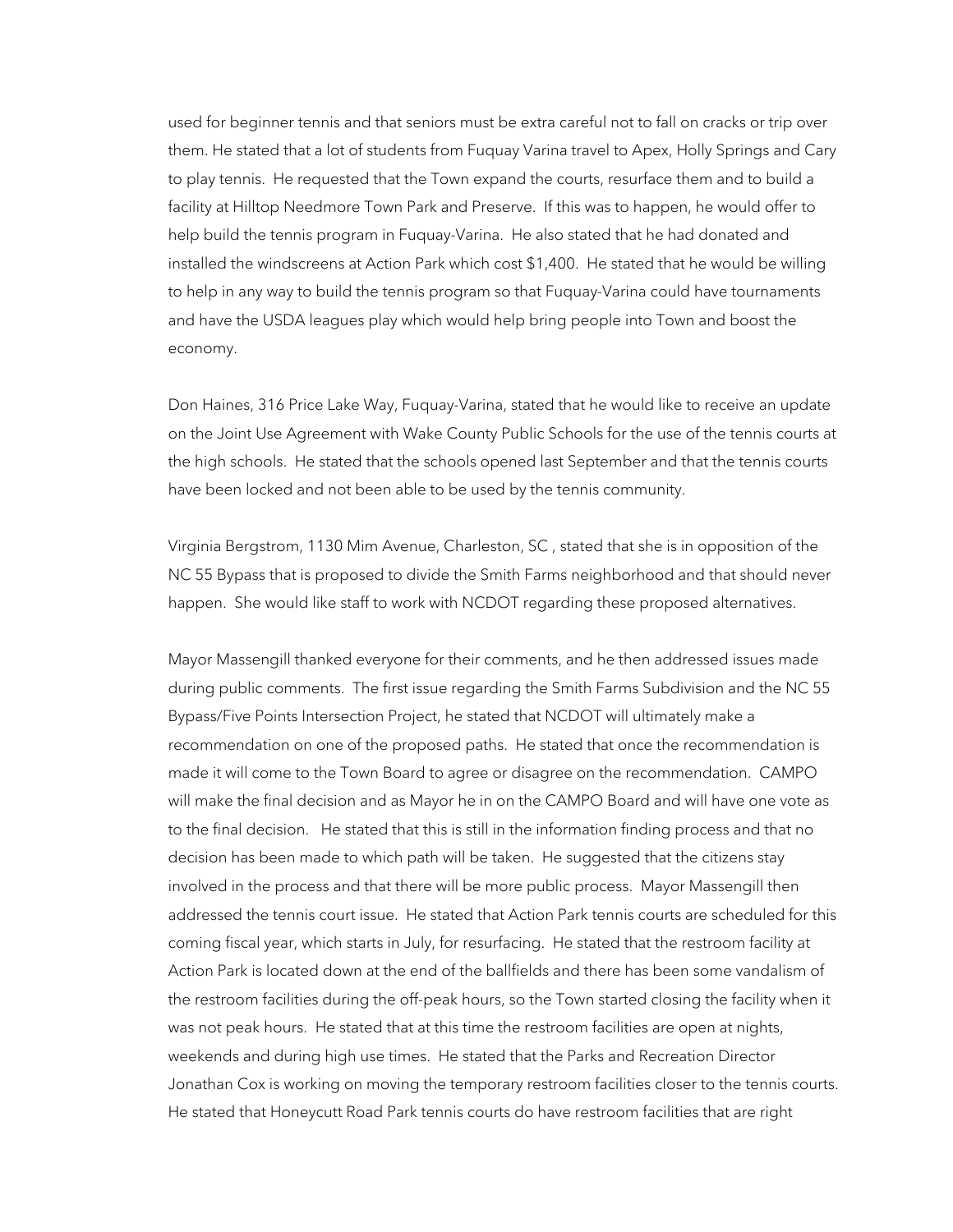beside the courts. He encouraged the folks to stay engaged with the master plan for our park facilities that will be updated this year, and this is where the Town Board gets direction on what the community would like, and which parks are utilized the most. He also stated that Hilltop Needmore Town Park and Preserve is being master planned this year and he encouraged citizens to be engaged in this process as well. He stated that the Town has a limited budget, and this is where the surveys and public input are most helpful to determine where things will go. He stated that these are the two most important places to be involved to help the Town Board mold the plans for the community. He also thanked William Spivey for the recent donation of \$1,400 for the tennis court windscreens and the installing them at Action Park. Mayor Massengill then addressed the request by Mr. Don Haines regarding the Joint Use Agreement between the Town and Wake County Public Schools. He stated that he cannot assure Mr. Haines that there will be a Joint Use Agreement by the next month. He stated that Wake County makes the final decisions for the use of the tennis courts at the high schools. He stated that Wake County came back and wanted the Town to pay for 100% of the maintenance on the Tennis courts and that they would let the Town use it when they were not using it, which equaled less than half the time. Mayor Massengill stated that it was not a fair deal for our taxpayers to fully pay for a facility and not get to use it very often. He stated that they are still in negotiations and conversations with them. Wake County School Board operates as a separate board and the Town Board has zero control or authority over them. He stated that he as Mayor will be advocating on a partnership of maintenance and a partnership of being able to use the facility, but ultimately the Wake County School Board is the one that makes the final decision.

# ITEMS PREVIOUSLY TABLED

6A There were no items previously table for the April 19, 2022, Town Board meeting.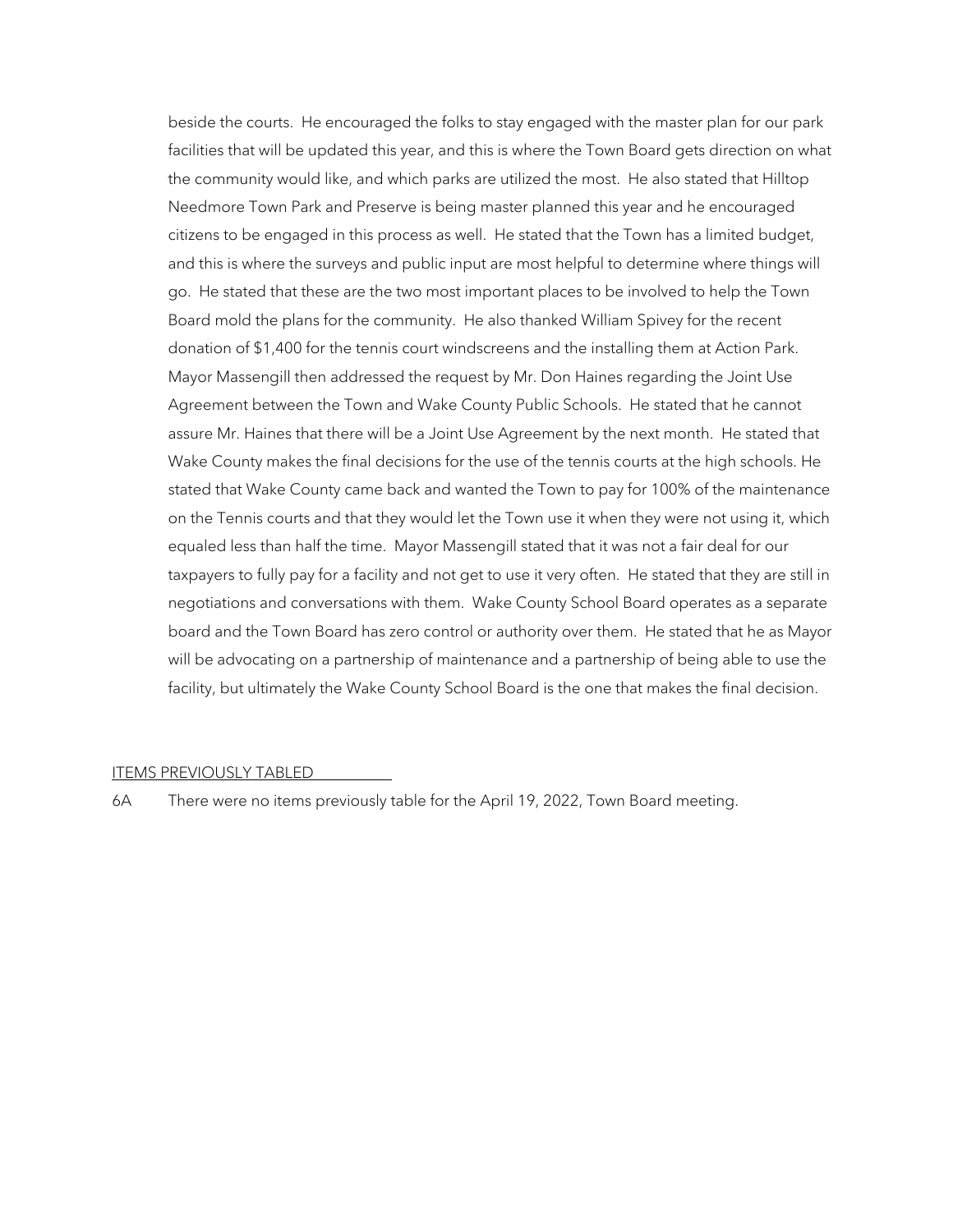#### PUBLIC HEARINGS

7A There were no public hearings for the April 19, 2022, Town Board meeting

#### CONSENT AGENDA

8A Budget Amendment - Fuquay-Varina Jr. Women's Club Donation - \$2000 - BA-22-28 - Police **Department** 

Purpose - To consider a budget amendment that recognizes a donation from the Fuguay-Varina Jr. Women's Club to the Fuquay-Varina Police Department.

Recommendation - Approve budget amendment BA-22-28 as presented and recommended.

8B Budget Amendment - Bishop Photo - Youth Athletic Scholarship Fund Donation - Parks, Recreation and Cultural Resources - \$700 - BA-22-29

Purpose – To consider approval of a budget amendment recognizing funds from Bishop Photo for non-resident scholarships within the Parks, Recreation and Cultural Resources Department.

Recommendation - Approve budget amendment BA-22-29 as presented and recommended.

8C Project Ordinance Amendment - ARP Allocation - Second Installment

Purpose – To appropriate the Town's American Rescue Plan funding.

Recommendation – Approve the Grant Project Ordinance amendment appropriating the remaining allocation of \$4,832,090 and amend the Project budget to \$9,664,181, which is the total allocated to the Town from the American Rescue Plan.

Ordinance No. N-22-09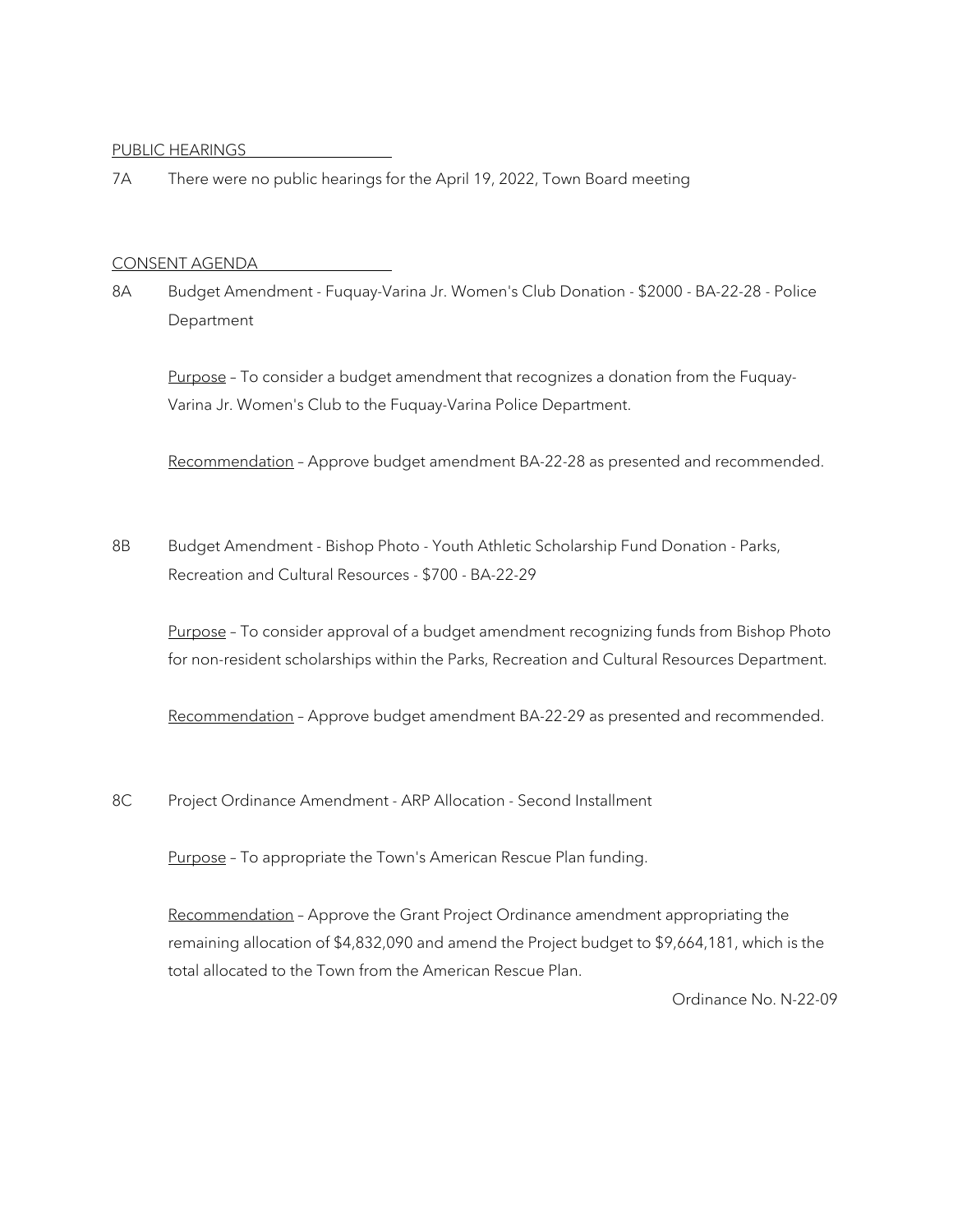8D Utility Allocation Request - Arlington Meadows Subdivision Phase 7 through 10 - 75 Lots

Purpose - To consider a Utility Agreement Allocation Request for the Arlington Meadows Subdivision Phase 7 through 10.

Recommendation – Approve the recommended utility allocation request for Arlington Meadows Subdivision Phase 7 through 10 (75 - Lots) for 22,050 of 23,940 gpd water and 18,375 of 19,950 gpd sewer, as presented and recommended.

A motion was made to approve Consent Agenda items 8A-8D.

| <b>MOTION</b>          | Mayor Pro-Tem Massengill |
|------------------------|--------------------------|
| SECOND:                | Commissioner Gardner     |
| <b>MOTION RESULTS:</b> | Passed Unanimously (5-0) |

# ITEMS REMOVED FROM CONSENT

9A There were no items removed from the Consent Agenda for separate consideration.

# ADMINISTRATIVE REPORTS

10A Park Depot Greenway Trail NCDOT Supplemental Agreement (U-5530 GA)

Purpose - To consider a project ordinance amendment to increase the project ordinance for the Park Depot Greenway Trail Project (U-5530 GA) in the amount of \$120,000 and to enter into a Supplemental Municipal Agreement with the NCDOT, subject to approval by the Town Attorney as to form.

Staff Comments – Engineering Director Matt Poling entered the agenda abstract and supporting documents for this agenda item into the official record of the Town. He then provided information about the agenda item by making the following remarks.

The Park Depot Greenway Project provided construction of an additional 1,870 linear feet of paved boardwalk greenway. This new addition to the Town's greenway system connects the existing Old Honeycutt Park through the South Lakes subdivision and includes connectivity to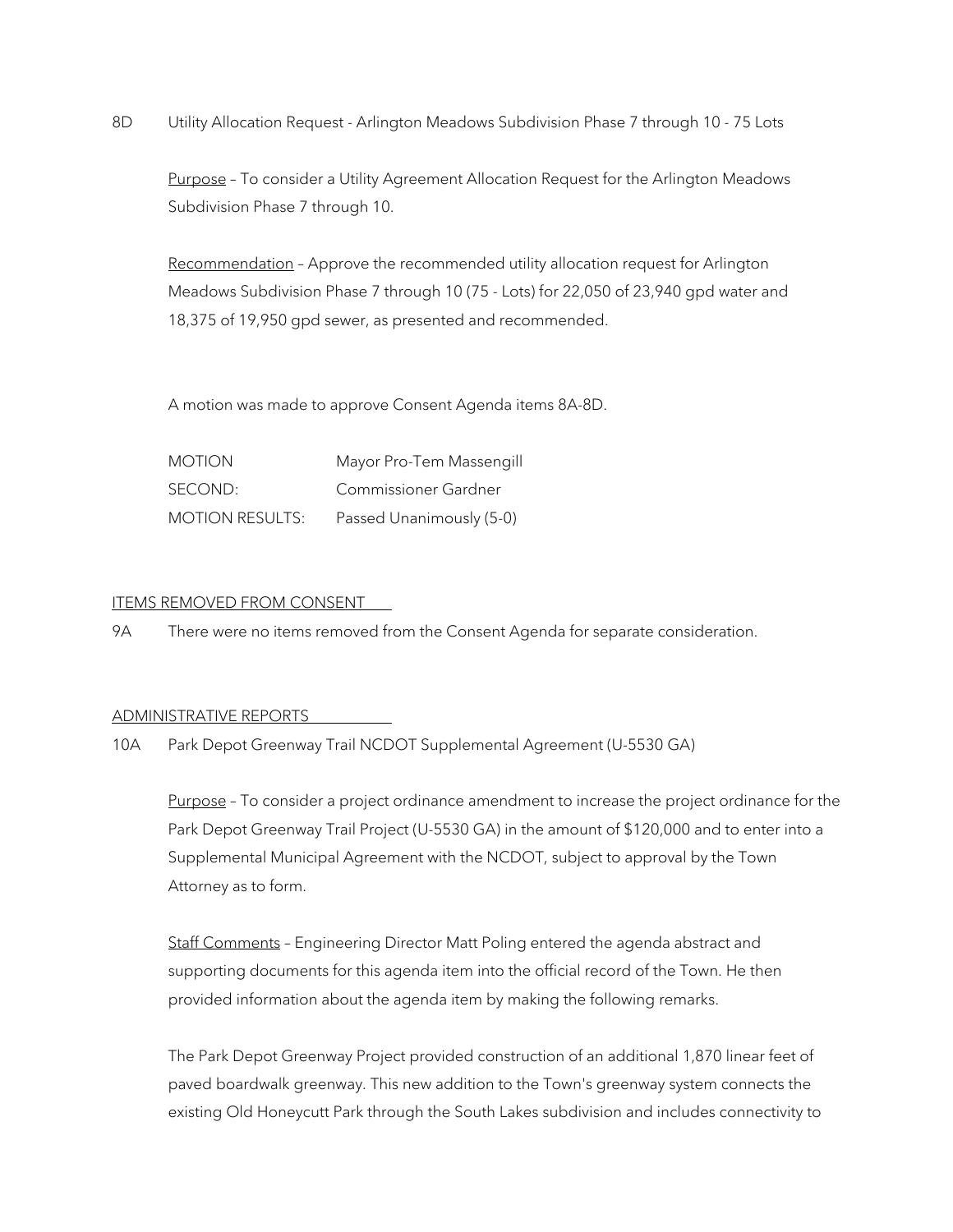Willow Spring High School and South Lakes Elementary School. The Park-Depot Greenway Trail now spans approximately 2 miles. This Project's funding has been provided through a combination of grants, including a Wake County Facilities grant of \$247,432 and a \$989,728 CAMPO grant for a total of \$1,237,160.

In December 2019, Moffat Pipe, Inc. was awarded the construction contract for \$970,642.00. In addition, JMT Engineering was later awarded the contract for Construction, Engineering, and Inspection (CEI) services for \$147,353.48. The total project cost for project construction was \$1,117,995.00.

Construction of the greenway began in February of 2020. During construction, the Project encountered timber shortages, delays due to COVID-19, and unforeseen grading challenges. Additionally, upgrades to the Highway 55 crosswalk were included in the Project to enhance pedestrian safety crossings between South Lakes to Meadowbrook Subdivisions. The hurdles encountered during construction and the enhanced design created a 5-month delay and impacted the Project's overall initial cost.

Town management recommends authorizing a project ordinance for the Park Depot Greenway Trail Project (U-5530 GA) in the amount of \$120,000.00 consisting of \$60,000.00 of additional funding provided by CAMPO and surplus funding from the Town's NW Judd Parkway Project as proposed and recommended and to enter into a Supplemental Municipal Agreement with the North Carolina Department of Transportation (NCDOT), subject to approval by the Town Attorney as to form.

In 2014, the \$106,000 design cost for this project was funded by CAMPO (80%) and the Town (20%). In 2019, the Town received \$247,432 in funding from Wake County Facilities and \$989,728 from CAMPO as part of the LAPP program to construct the project. The total project cost for project construction was \$1,117,995.00.

On November 23, 2021, NCDOT granted Construction Concurrence, which acknowledges Satisfactory Completion of the Project. Due to construction delays resulting in project cost overruns, the Project's final construction and engineering totals were increased to \$1,255,171.00. The \$1,255,171.00 final project cost represents a \$137,176.00 cost overrun. To cover this cost overrun, staff is requesting additional funding via a project ordinance of \$120,000.00.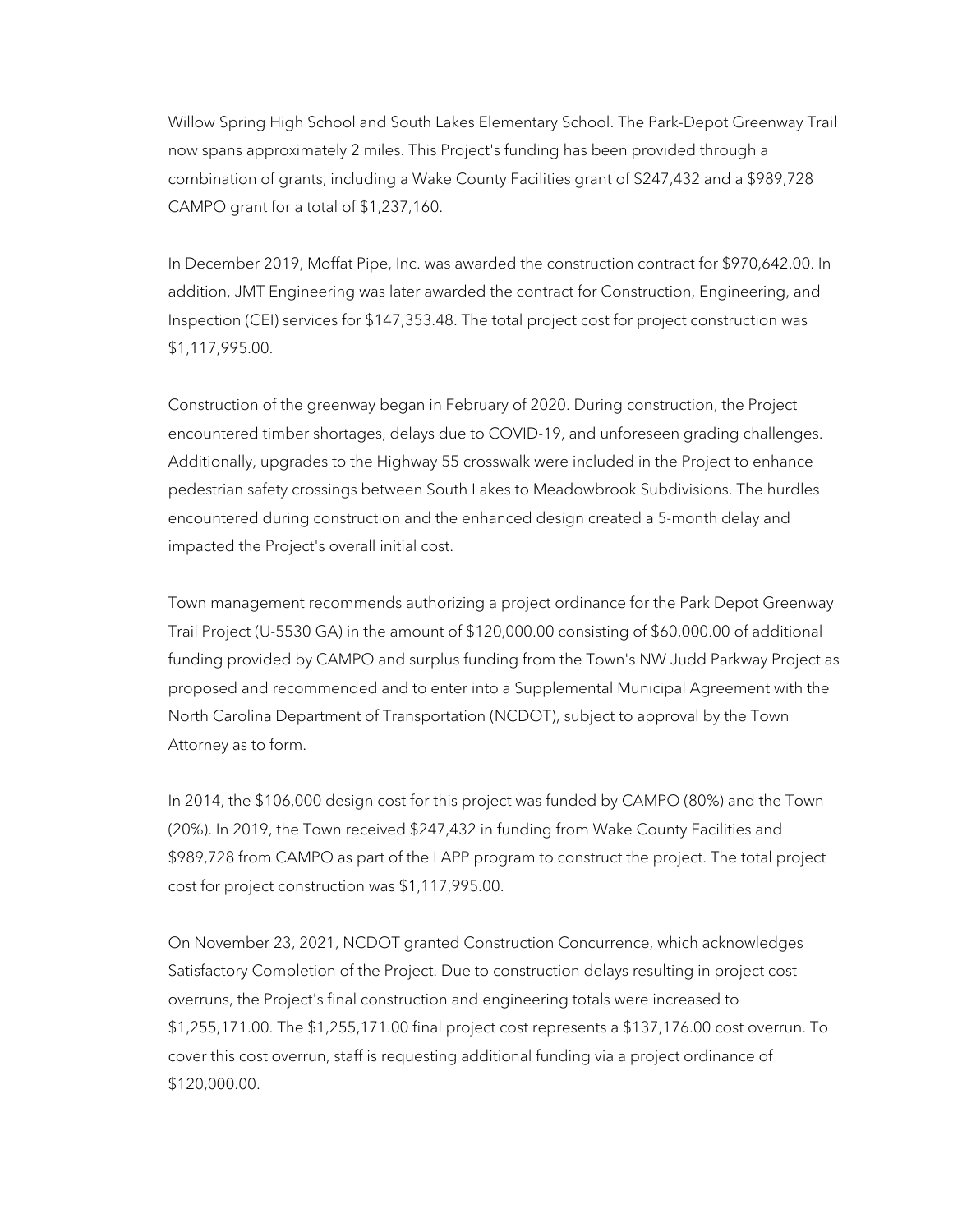Seeking to help subsidize the additional cost overruns, the Town pursued additional funding from CAMPO. As a result, on March 24, 2022, CAMPO awarded the Town an additional \$60,000.00 in project funding to help offset the \$120,000.00 needed to satisfy the project cost overrun.

Due to the substantial grant funding awarded to this project from CAMPO and Wake County Facilities, the final cost to the Town for this nearly \$1.4 million greenway project will be less than \$70,000.

Discussion – Mayor Massengill asked if the \$70,000 that the Town would have to pay was included in the \$120,000 cost. Engineering Director Poling stated that it was included, and it was pretty much paid for through the Wake County and CAMPO grants, but we had delays, cost overruns, timber shortages and upgrades to the crosswalks. He stated that the project is now complete and that NCDOT has signed off on the project.

Mayor Massengill stated that this greenway is over two miles long plus it connects Honeycutt Park to South Lakes and Willow Springs High School. He stated that people can walk and bike on it, and this greenway project that has connected one side of our town to the other side of the town via greenways and sidewalks. He thanked Engineered Director Poling for all his hard work on getting this project completed at low cost to the taxpayers.

Commissioner Haynes thanked Engineering Director Poling for adding to the abstract the reason why it had taken a little longer to complete the project and pointing out that bikes can be ridden on these paths. He also like all the connectivity it gives the citizens and that it also connects to one of our high schools.

Commissioner Gardner asked how would the \$70,000 be funded. Engineering Director Poling stated of the \$120,000, the Town is responsible for matching \$60,000. He stated that money will be funded from the Northwest Judd Parkway project and then there was already \$10,000 in the project ordinance. Assistant Town Manager Matthews stated that the \$60,000 is available because the Northwest Judd Parkway came in substantially under budget. He also stated that the Town has been able to leverage some of the 2015 Transportation Bond Revenues with all the grants, and they will be able to go a little further to fund more transportation projects.

Recommendation – Approve the Project Ordinance amendment appropriating \$60,000 of remaining funding from the NW Judd Parkway Project and \$60,000 of additional CAMPO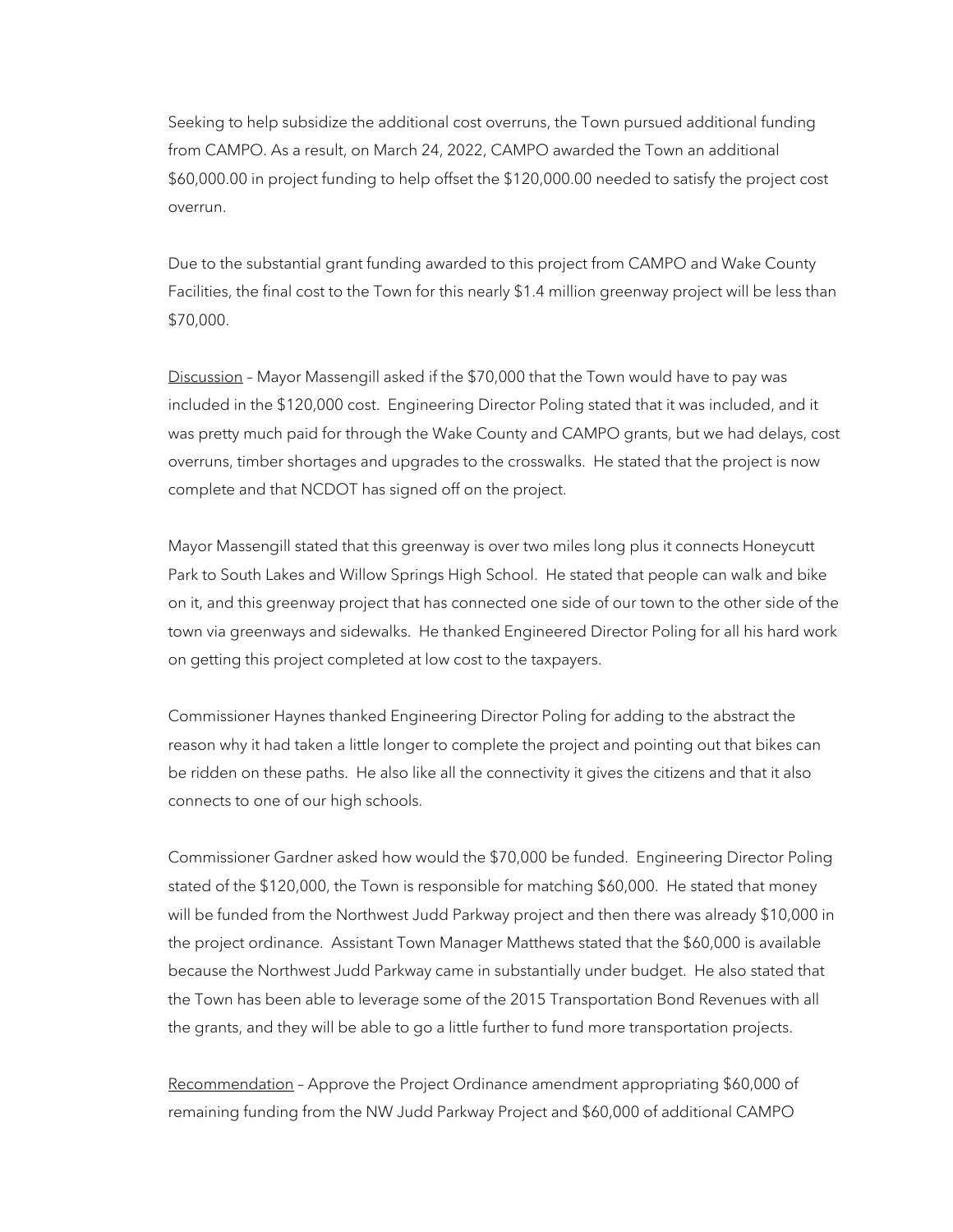funding for a total of \$120,000 and amending the Park Depot Greenway Trail Project budget to include an additional \$120,000 in funding. In addition, authorize the Town Manager to enter into a Supplemental Municipal Agreement with the North Carolina Department of Transportation (NCDOT), subject to approval by the Town Attorney as to form.

| MOTION:                | <b>Commissioner Haynes</b> |                       |
|------------------------|----------------------------|-----------------------|
| SECOND:                | Commissioner Watson        |                       |
| <b>MOTION RESULTS:</b> | Passed Unanimously (5-0)   | Ordinance No. N-22-10 |

10B Commercial, Retail, Hotel, and Market Feasibility Study Contract Award – Kimley-Horn and **Associates** 

Purpose – To consider awarding a contract to consulting firm, Kimley-Horn and Associates to perform a Commercial, Retail, Hotel, and Market Feasibility Study.

Staff Comments – Assistant Town Manager Jim Seymour entered the agenda abstract and supporting documents for this agenda item into the official record of the Town. He then provided information about the agenda item by making the following remarks.

The Town of Fuquay-Varina Board of Commissioners previously authorized the designation of Kimley-Horn and Associates as the best qualified firm for the Commercial, Retail, Hotel, and Market Feasibility Study Project. The goal of this project is to provide an objective assessment of trends, demographics, economic conditions, and growth opportunities in Fuquay-Varina. This data driven project will be used by the Town to support economic development strategies, planning, budget considerations, and future land use.

This market analysis will provide an overview of general market dynamics, economic drivers, and socioeconomic trends to estimate retail and office square footage and hotel keys that could be supported in Fuquay-Varina over the next ten years. Kimley Horn's assessment and market analysis will focus on the following:

- Community Assessment
- Economic Anchors and Investments
- Leadership and Stakeholder Interviews
- Employment Trends
- Population Trends and Tapestry Segmentation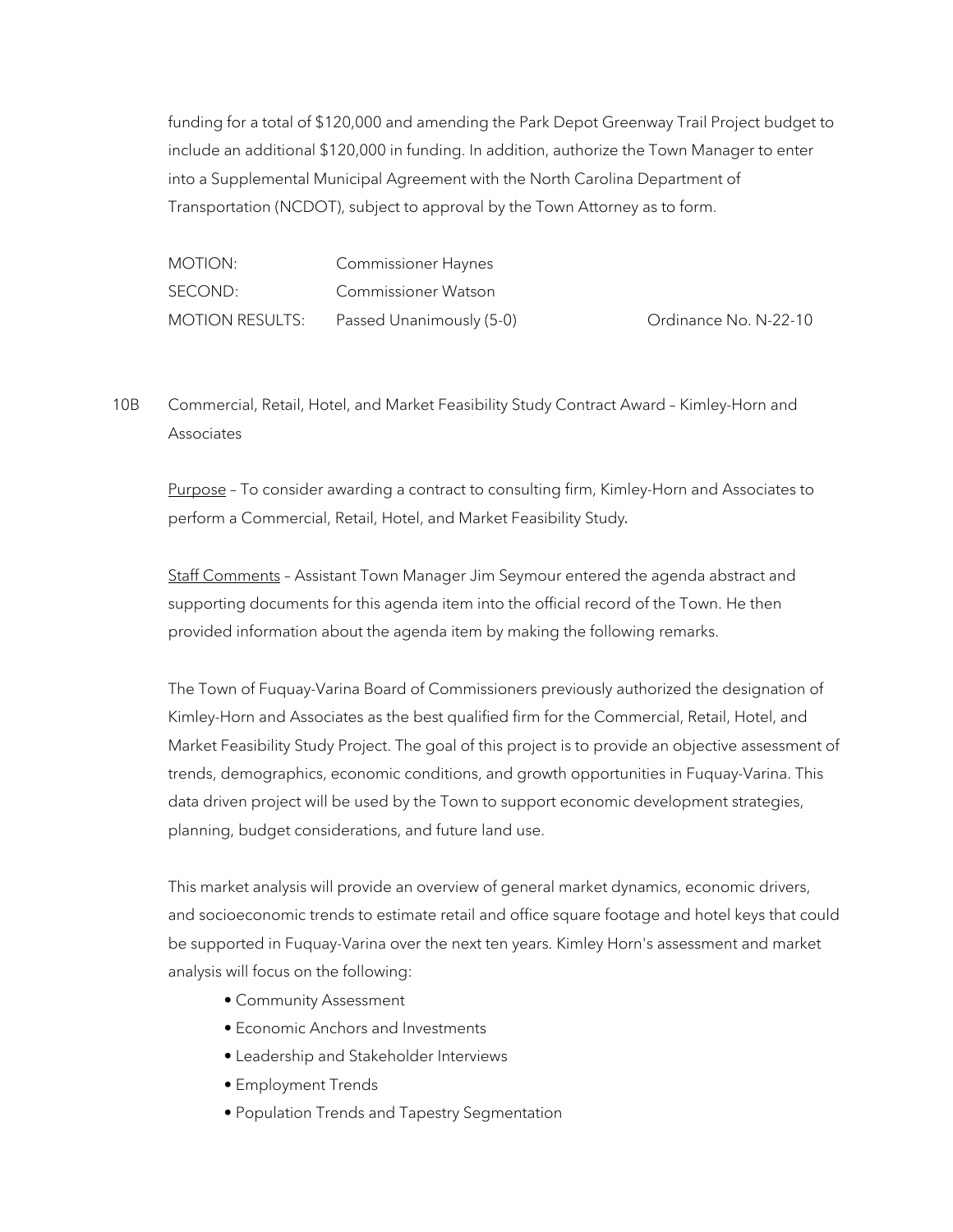- Demand Forecasting and Market Potential
- Residential Performance
- Retail Performance
- Office Performance
- Hotel Performance
- Implementation Strategies
- Key Development Strategies and Recommendations
- Development of Performance Metrics
- Presentation of Report.

Kimley Horn's cost to perform the market study is \$55,000. The scope of work includes providing a community assessment, market demands information, and will make specific recommendations for implementation strategies. Funds for this project were appropriated in the Town's 2021-2022 capital budget.

Discussion - Mayor Massengill stated that staff has been working on this for a while. He stated that this is going to enable us to be able to recruit commercial retail and hotels. This is a tool our Economic Development Director can use to help recruit those types of businesses into our Town. He stated that there has been discussion with citizens about the desire to have a nice hotel in our Town whether it be a boutique hotel in downtown or other parts of Town.

Commissioner Harris asked about the timeframe for completion of the study and reporting back to the Town Board. Assistant Town Manager Seymour stated it would take approximately six to eight months. Mayor Massengill stated that it would be a topic for discussion at the next Town Board retreat.

Recommendation – Award a contract to consulting firm Kimley-Horn and Associates to perform the Commercial, Retail, Hotel, and Market Feasibility Study Project in the amount up to \$55,000 and authorize the Town Manager to execute the contract agreement on behalf of the Town subject to the Town Attorney's review as to form.

MOTION: Mayor Pro-Tem Smith SECOND: Commissioner Harris MOTION RESULTS: Passed Unanimously (5-0)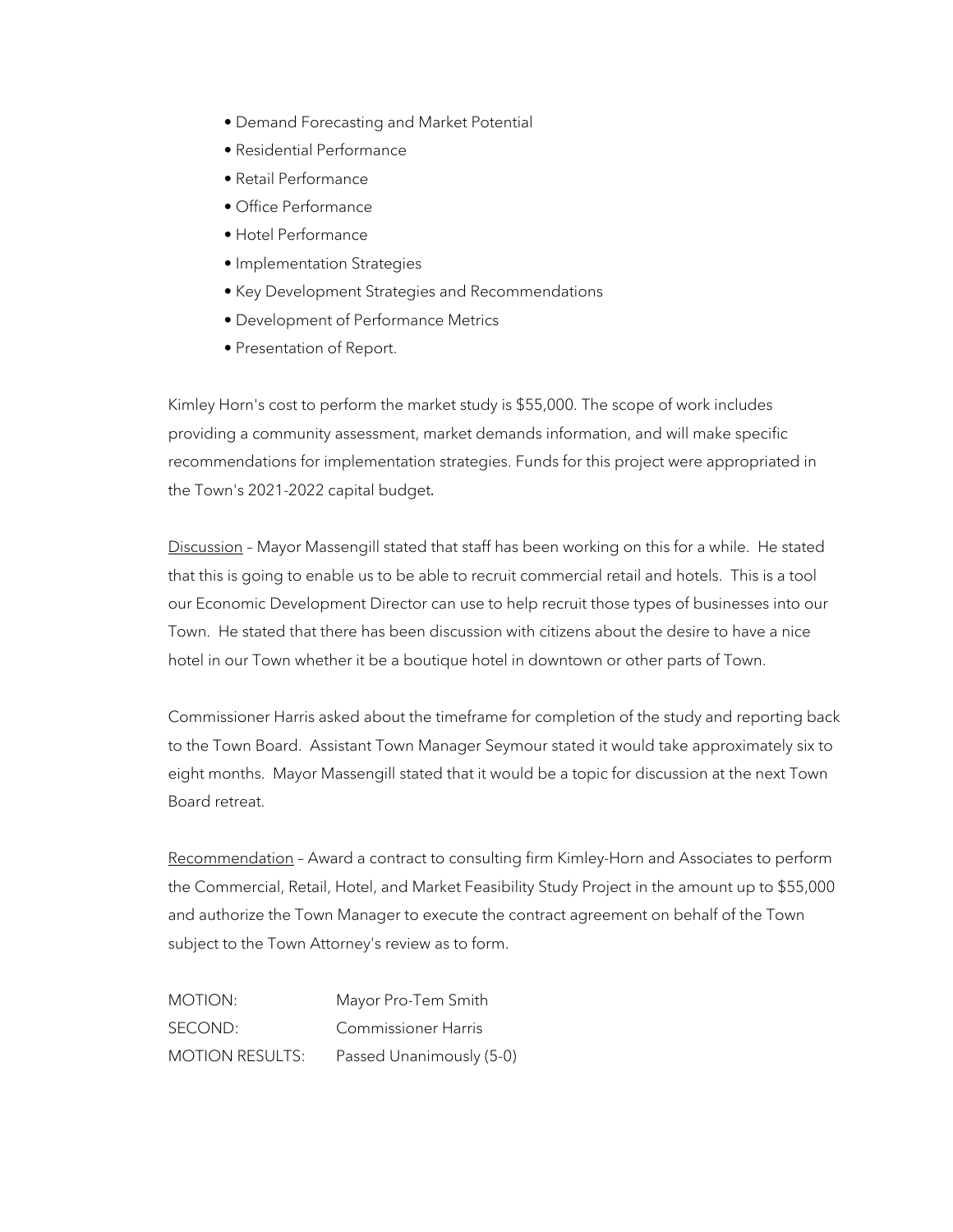# OTHER BUSINESS

# 11A Manager's Report

Assistant Town Manager Matthews then made the following department reports:

Inspections Department – The Inspections Department has hired two new inspectors that started on April 11<sup>th</sup>. As of this morning the Inspections Department has issued 104 single family permits.

Arts Center – The Arts Center announced that the North Carolina Museum of Art has selected opening an exhibition entitled "Fault Lines" which is a new installation that includes contributions from "Crochet and the Quay" which is a crochet club at the Arts Center. This club participated by crocheting examples of coral which have been incorporated int a coral reef as part of the exhibit. This Saturday will be Beatlesque which has been sold out and there is a waitlist. We Banjo 3 will perform on Saturday, April  $30<sup>th</sup>$  and there are fewer than 24 tickets remaining. The Arts Center will be hosting the Capitol Area Preservation celebration on Sunday, May  $1<sup>st</sup>$  from 3:00-5:00 pm. The Fuquay Chorale will be presenting their spring concert on May 5 &  $6<sup>th</sup>$ . Then on May 19, 20 and 21<sup>st</sup> the Arts Center will present a production entitled "Nunsense". Also several dance recitals will be held at the Arts Center in April and May.

Parks and Recreation Department - The Parks and Recreation Department has promoted Leslie Poole to Recreation Program Administrator. Summer Camp registration opened last week and by the end of the day all eight weeks of summer camp were filled.

Public Works Department - The Street Department is nearing completion of their first year of video inspection of the storm drain systems. This work will assist staff in identifying areas in need of repair and maintenance of the Town's stormwater system.

- 11B Quarterly Report 3<sup>rd</sup> Quarter FY 2022
- 11C FM2FV Concert The Embers Thursday April 21, 2022 6:30 pm 9:30 pm Centennial Park
- 11D FM2FV Concert Chairman of the Board Thursday April 28, 2022 6:30 pm 9:30 pm Centennial Park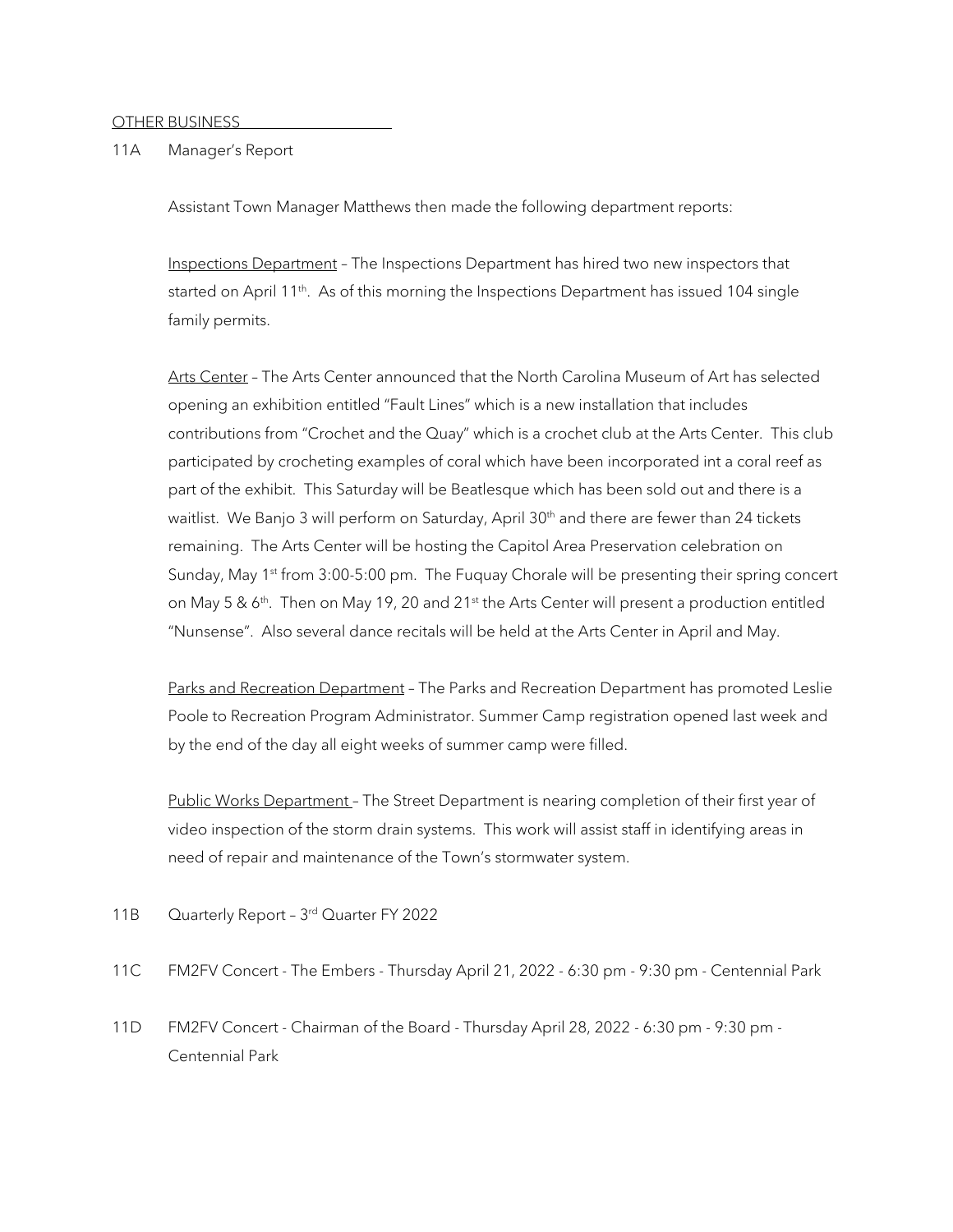- 11E Coffee with a Cop Fuquay-Varina Chamber of Commerce Monday, May 3, 2022 9:00  $10:30 \text{ am}$
- 11F Zoning Map Amendment Jim Bartlett 453 Longfellow Street PIN 0657702203 REZ-2022-02 - (Davison/Mitchell/Seymour) - (FIRST READING)
- 11G Zoning Map Amendment The Curry Engineering Group, PLLC 1601 N Main Street PIN 0677025023 - REZ-2022-03 - (Davison/Mitchell/Seymour) - (FIRST READING)
- 11H 2040 Community Vision Land Use Plan Town of Fuquay-Varina CTA-2022-03 (Davison/Mitchell/Seymour) - (FIRST READING)
- 11I Land Development Ordinance Amendments 2040 Community Vision Land Use Plan Town of Fuquay-Varina - CTA-2022-04 Amendment #19 - (Davison/Mitchell/Seymour) - FIRST READING

# BOARD MEMBER COMMENTS

Commissioner Gardner stated that she enjoyed all the events around Palm Sunday weekend with the Easter Egg Hunt, Candy Hop and Arbor Day events. She stated that Fuquay-Varina Downtown will be sponsoring their annual En Plein Air Paint Off on May 6 & 7<sup>th</sup>. She stated that artist will be throughout town creating paintings outside and that citizens can go around Town and watch them paint. She stated that the Dinner on Depot event will is scheduled for June 11<sup>th</sup> and tickets go on sale tomorrow to the public. She encourages the Town Board to get their tickets because they have already sold 140 tickets for this event. She also stated that the FVDA has a successful Peeps on Parade event and that there were some very creative peeps on display. She thanked everyone who participated in the Peeps on Parade. She reported that the Capitol Area Preservation celebration will be held on Sunday, May 1<sup>st</sup> from 3:00-5:00 pm at the Arts Center. She also stated that the Friends of the Museum will be hosting Heritage Day on May 7<sup>th</sup> at Ashworth Park from 10:00 to 4:00 pm, and this year under the tent section they will be recognizing people who have been instrumental in the history of the establishment of our museum and recognizing the late Max Ashworth.

Commissioner Harris reported that on April 5<sup>th</sup> he attended a meeting sponsored by the NCLM, Mayors, Council Members, Congresswoman Deborah Ross and Congressman David Price. The meeting was about the American Rescue Plan funds and what local municipalities can do to enhance the quality of life and to utilize those funds as best as they can. He stated that he was glad to see the budget amendment that was approved tonight to receive that \$9.6 million for American Rescue Plan.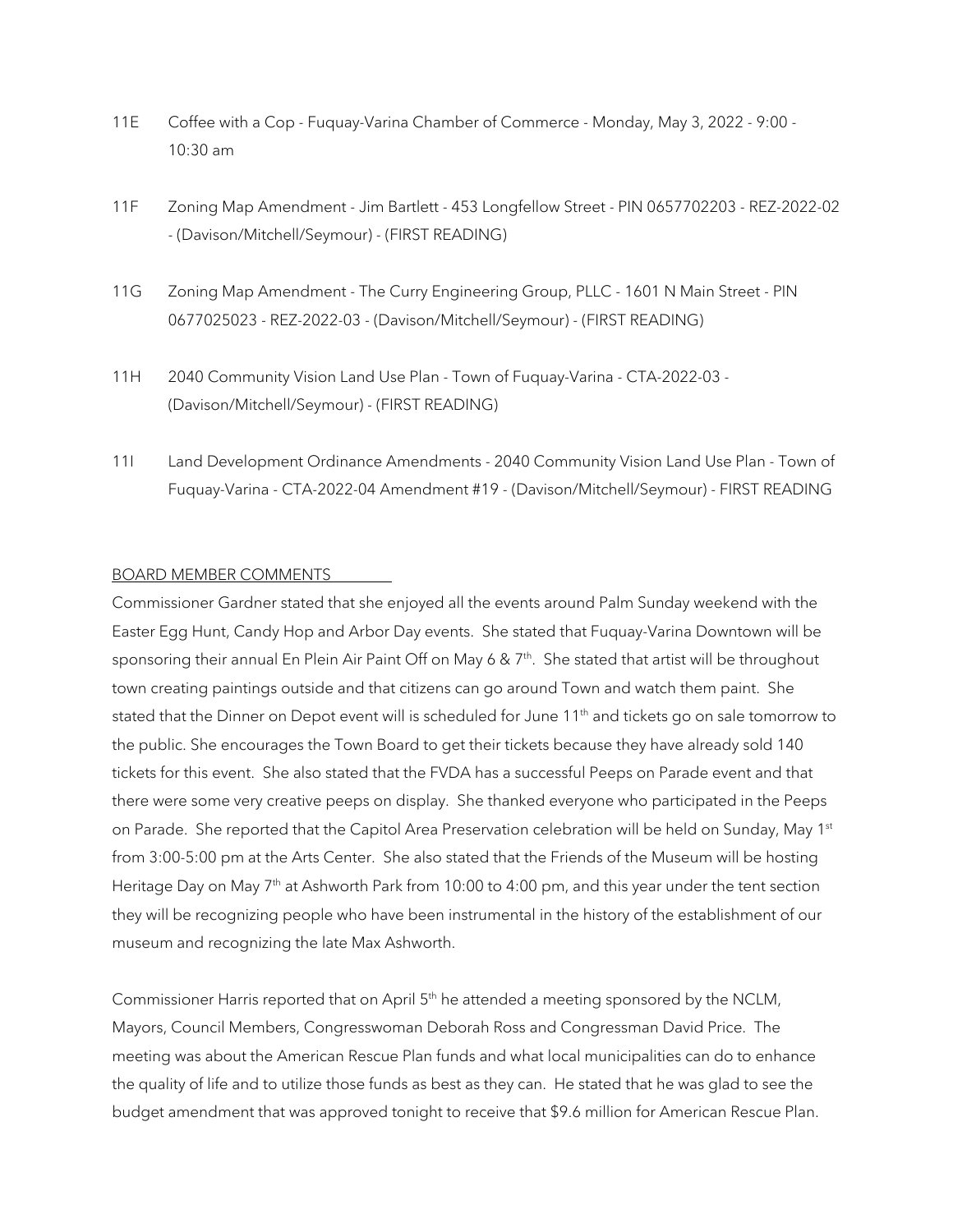He also reported that he was interviewed by the high school seniors for their school newspaper. Then lastly, he stated that the Zeta Phi Beta Sorority had an information session that included Cary Council member Lori Bush, Mayor Jacque Gilbert of Apex and himself. He stated that there were over 101 participants, and the event was held virtually about municipal government. The theme of the event was Educate, Motivate and Participate. He stated that citizens need to be able to understand how municipal government operates and they don't' always know the processes or procedures. The information session focused on the role of Mayors, Commissioners and how they operate as an elected body. He stated that it was a valuable session, and it was very well received by his participants.

Commissioner Haynes stated that he enjoyed the Easter Egg Hunt and the Arbor Day event. He stated that he learned a lot about the different trees from our talented Parks and Recreation Staff. He enjoyed the dinner with the new Police Chief Brandon Medina, and he looks forward to all the great things he will bring to Fuquay-Varina. He also reported that he attended the Growers Market this past Saturday and they had over 700 people to visit. He stated that the Town might need to investigate in a pedestrian friendly crossing for citizens that visit the Growers Market from across the street at the Chamber of Commerce. He stated that he is excited to be attending the City Vision Conference next week in Wilmington. He also stated that there will be a fish fry fund raiser on April 29<sup>th</sup> at the Pine Acres Community Center to raise money for an icemaker for the summer feeding program. Tomorrow there will be a meeting for the Southern Regional Community Advocacy at the Police Department, and they will be continuing to work on different ways for food sustainability in the long term outside of COVID as well as public housing.

Commissioner Watson stated that there will be a ribbon cutting this Saturday at 9:30 am for the Growers Market. She stated that she will also be attending the City Vision Conference in Wilmington next week along with Commissioner Haynes. She is excited for the warmer weather and being able to attend all the upcoming events. She also expressed her excitement about seeing the drawings for the Community Center North Project and she can't wait for the project to be complete.

Mayor Pro-Tem Smith stated that since the last meeting they had the budget workshop meeting. He stated that it is amazing to see how the Town has grown and changed since his first budget workshop meeting. He stated that the Town is looking at some exciting things over the next five years with water and sewer initiatives, growth within our departments and road projects that will be starting. He thanked staff for all their hard work and especially the Finance Department for their work on the budget. He stated that he is looking forward to the Dinner on Depot event this year.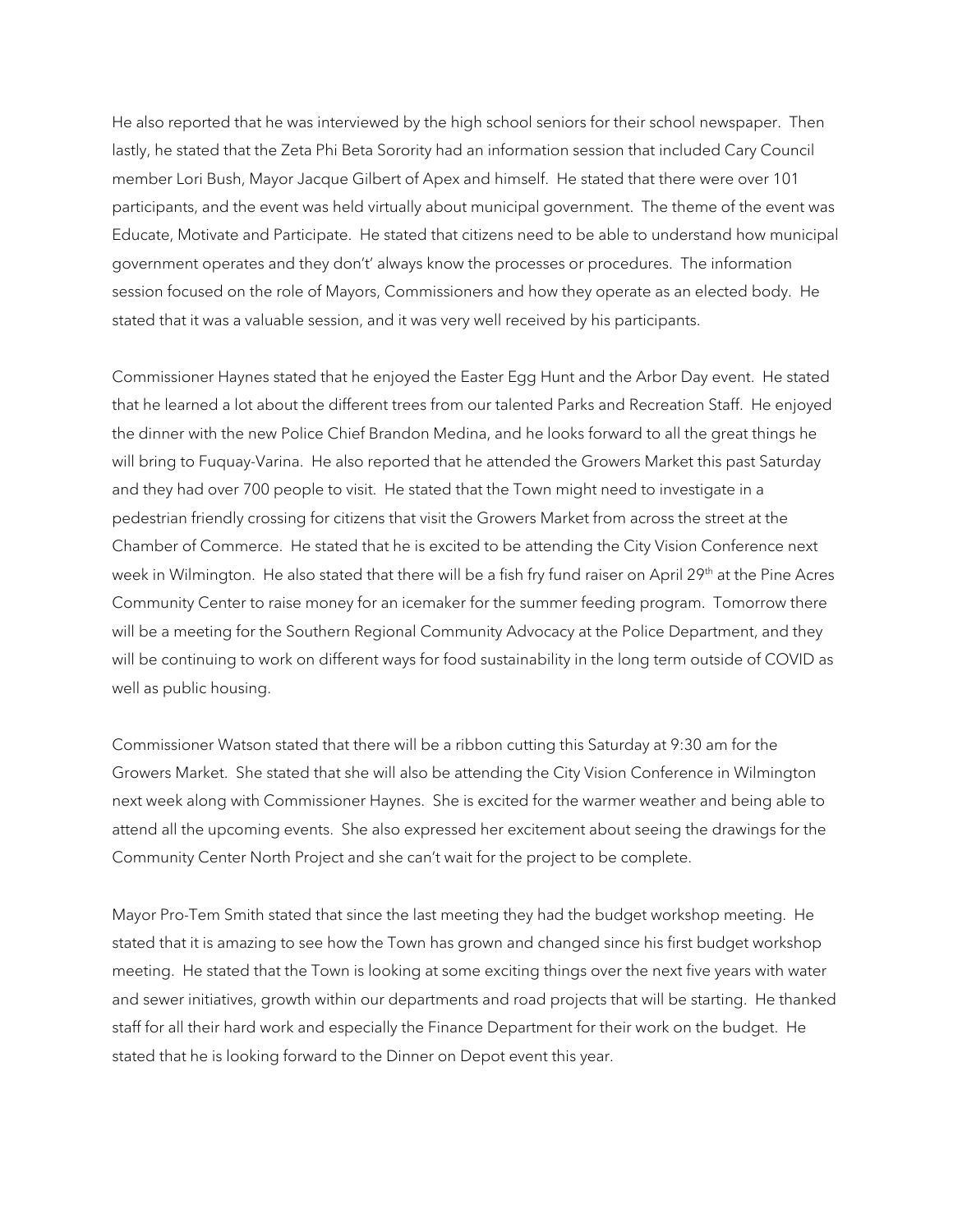Mayor Massengill thanked Captain Tim Smith for being the Interim Chief over the past couple of months and that he did a great job. He then introduced Police Chief Brandon Medina who started with the Town on April 11, 2022, and he wished him the best and is excited for him to go with him tomorrow to meet some of the business owners at their Chamber of Commerce meeting. He then congratulated the Fuquay-Varina Police Department on the recent arrest of a peeping tom. He asked the Board to let staff know if they plan on attending the concert on Thursday so that they could be recognized at the concert. He stated that he enjoyed the Easter Egg Hunt that had an estimated 1,000 or more attendees at the event. He applauded The Growers Market for having a record turnout this past Saturday, which was Easter weekend. He also congratulated the Assistant Town Managers for doing a great job for tonight's meeting with the Town Manager being away on family vacation.

The following items are Mayor Massengill's past and future events:

# Past Events

- 4/5 High School Garden Club
- 4/9 Arbor Day Celebration
- 4/12 FVDA Board Meeting
- 4/13 Chamber Board Meeting
- 4/18 Wake County Mayor's Association Meeting

# Upcoming Events

- 4/20 Chamber Board Meeting
- 4/20 Speak at Southern Wake Youth Leadership Graduation
- 4/20 CAMPO Meeting
- 4/22 Spring Fling at Arts Center
- 4/23 Ribbon Cutting Growers Market
- 4/29 Food Class at FV High School
- 5/1 Wake County Preservation Celebration

# ADJOURNMENT

A motion was made to adjourn the meeting at 8:28 p.m.

MOTION: Mayor Pro-Tem Massengill SECOND: Commissioner Gardner MOTION RESULT: Passed Unanimously (5-0)